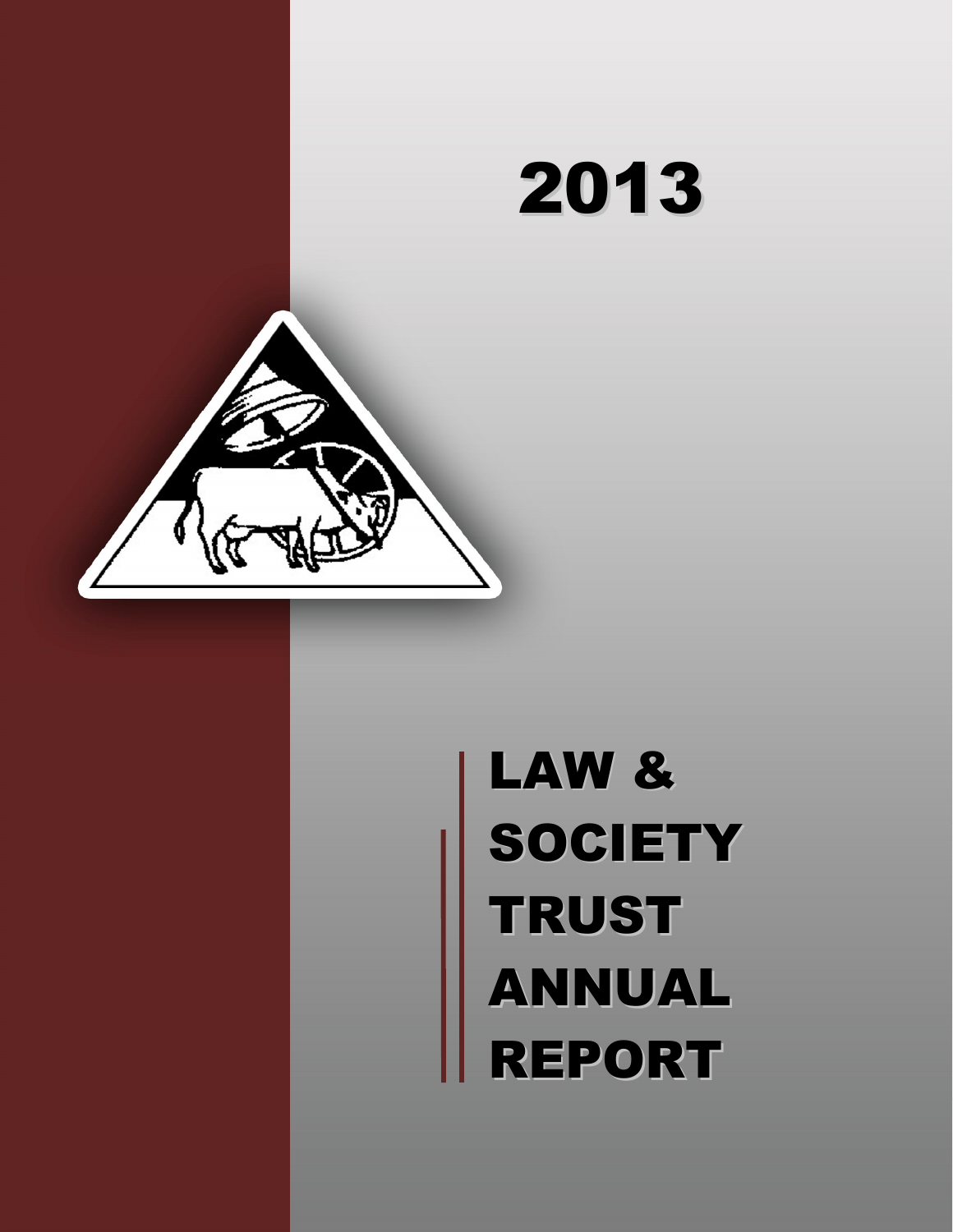# **CONTENTS**

| <b>About the Trust</b>                                              | 01 |
|---------------------------------------------------------------------|----|
| <b>Goals and Objectives</b>                                         | 02 |
| <b>Board of Directors</b>                                           | 03 |
| 2013: Shirinking Civil Society Space; Dwindling<br><b>Resources</b> | 04 |
| <b>Programmes and Projects</b>                                      | 06 |
| - Civil and Political Rights                                        | 07 |
| <b>Economic, Social and Cultural Rights</b>                         | 09 |
| <b>Human Rights in Conflict</b>                                     | 12 |
| <b>Publications</b>                                                 | 18 |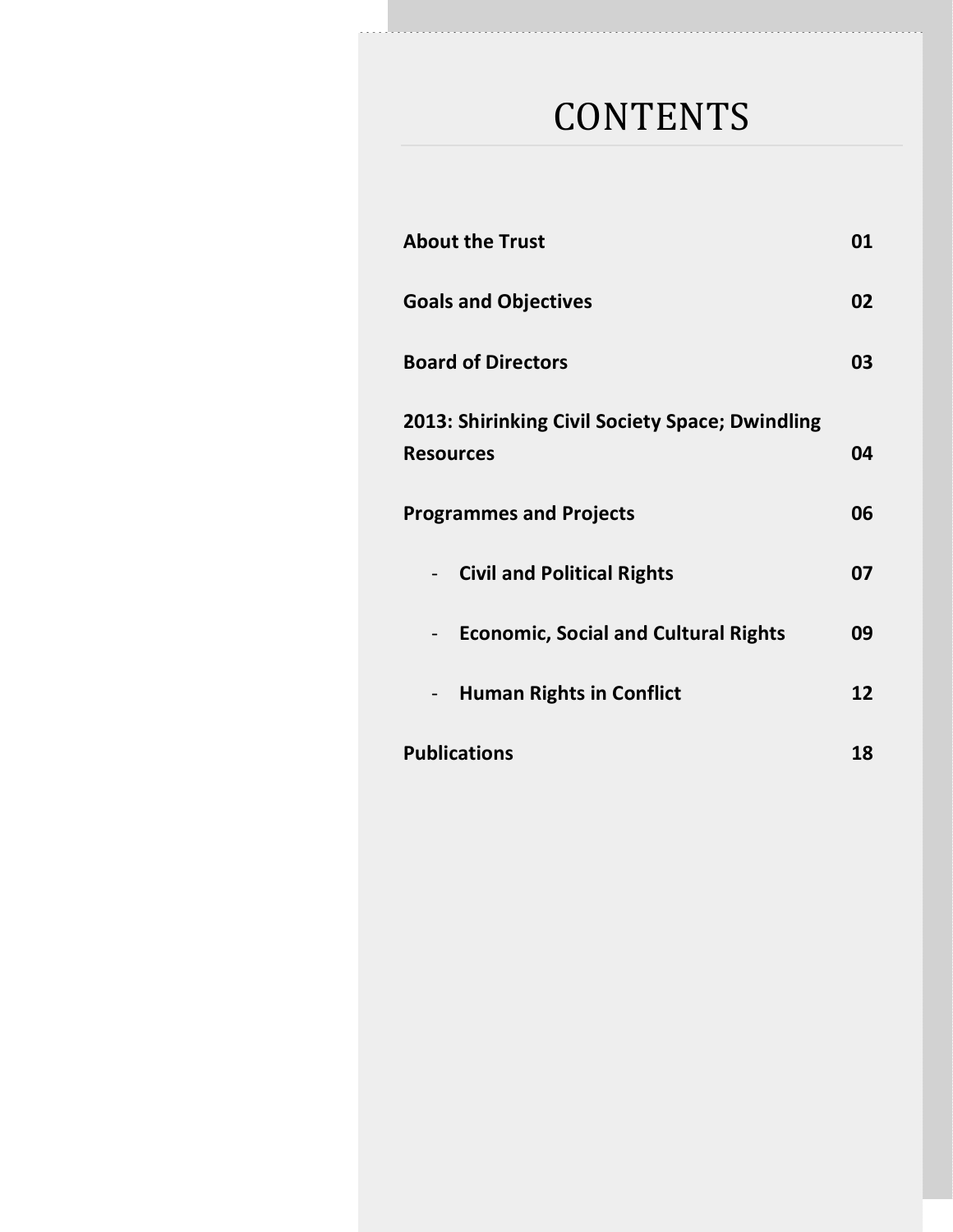# About the Law and Society Trust

#### **Vision**

*"A society free from war, discrimination and social injustice and based upon human dignity for all"*

## **Mission**

*"Improve respect for the universality, indivisibility and inter-dependence of human rights, thereby securing justice for all".* 

The Law & Society Trust is a non-profit making organisation committed to improving public awareness on civil and political rights; social, economic and cultural rights and human rights in conflict. The Trust has played a leading role in promoting co-operation between government and society within South Asia on questions relating to human rights, democracy and minority protection and has participated in initiatives to develop a global intellectual and policy agenda.

LST works to fulfil its vision through utilising rights- based strategies in research, documentation and advocacy to promote the full realisation of the rule of law, justiciability of rights and public accountability.

The trust it enjoys within this community was built by implementing effective programmes, engaging in advocacy based on sound research and operating consistently in democratic spaces wherever they existed, to strengthen institutions and promote equal access and uphold good governance by persistent questioning, honesty and transparency.

The interventions have included rights education, advocacy and lobbying among several target groups; community– based organizations, duty bearers at the district and national levels, judges lawyers and opinion leaders. The knowledge gained through these efforts have shaped the strategies and informed the approaches followed in all the programmes.

The Law & Society Trust was founded in 1982 by the late Dr Neelan Tiruchelvam under the Trusts Ordinance; it was subsequently incorporated in 1992 under the Companies Act No. 17 of 1982 and given Registration No. N(A) 211. LST has since re-registered under the new Companies Act No.07 of 2007.

> Page  $\overline{\phantom{0}}$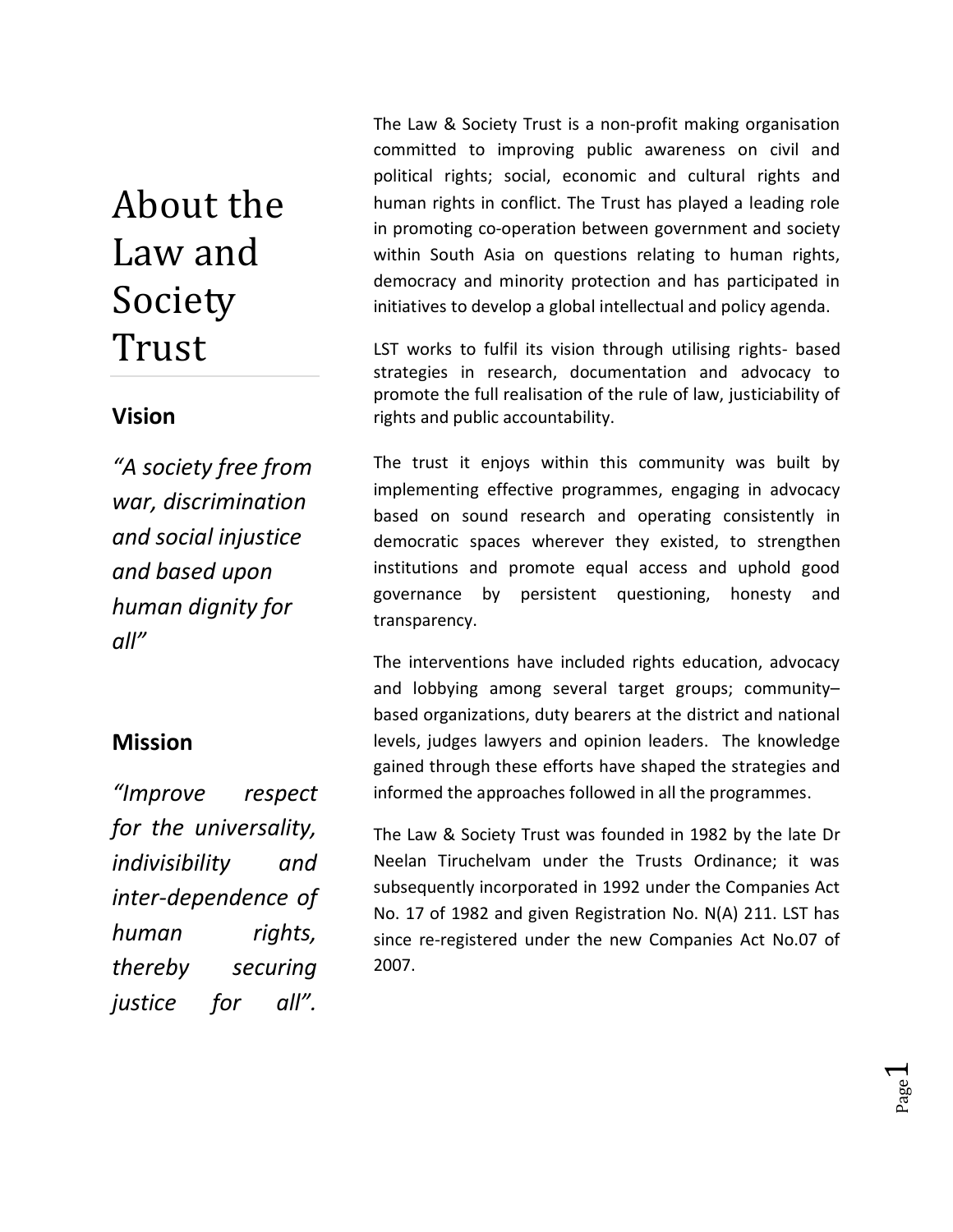# Goals and **Objectives**

*"To ensure that the citizens of Sri Lanka enjoy the rights enshrined within the Constitution and to strengthen laws to facilitate the realisation of human rights".*

The Law & Society Trust promotes human rights, social justice and the rule of law, it carries out research and documentation and advocacy and utilizes the law to achieve social and economic transformation.

LSTs interventions include awareness-raising on the law and accountability of duty bearers, legal empowerment of war affected communities, rights education, advocacy and lobbying in support of law and policy reform. The target groups are community–based organizations working at the grassroots, duty bearers, at the community, district and national levels, judges, lawyers, activists and the media.

The knowledge gained through research inform the general public through, influenced policy recommendations, shaped the strategies and approaches and influenced internal decisions on programme development and resource allocation.

Specifically, LST through its three programming areas aims to;

- **E** Increase awareness and understanding on human rights issues among public officials, civil society activists and the media
- **EXTENGING Strengthen local administrative structures on laws** and good governance
- Strengthen civil society actors working for human rights.
- **Broaden and deepen the discourse and practice of** human rights to include the right to development and social justice and rights within the development process.
- ß Increase networking and collaborations in the Asia region and especially South Asia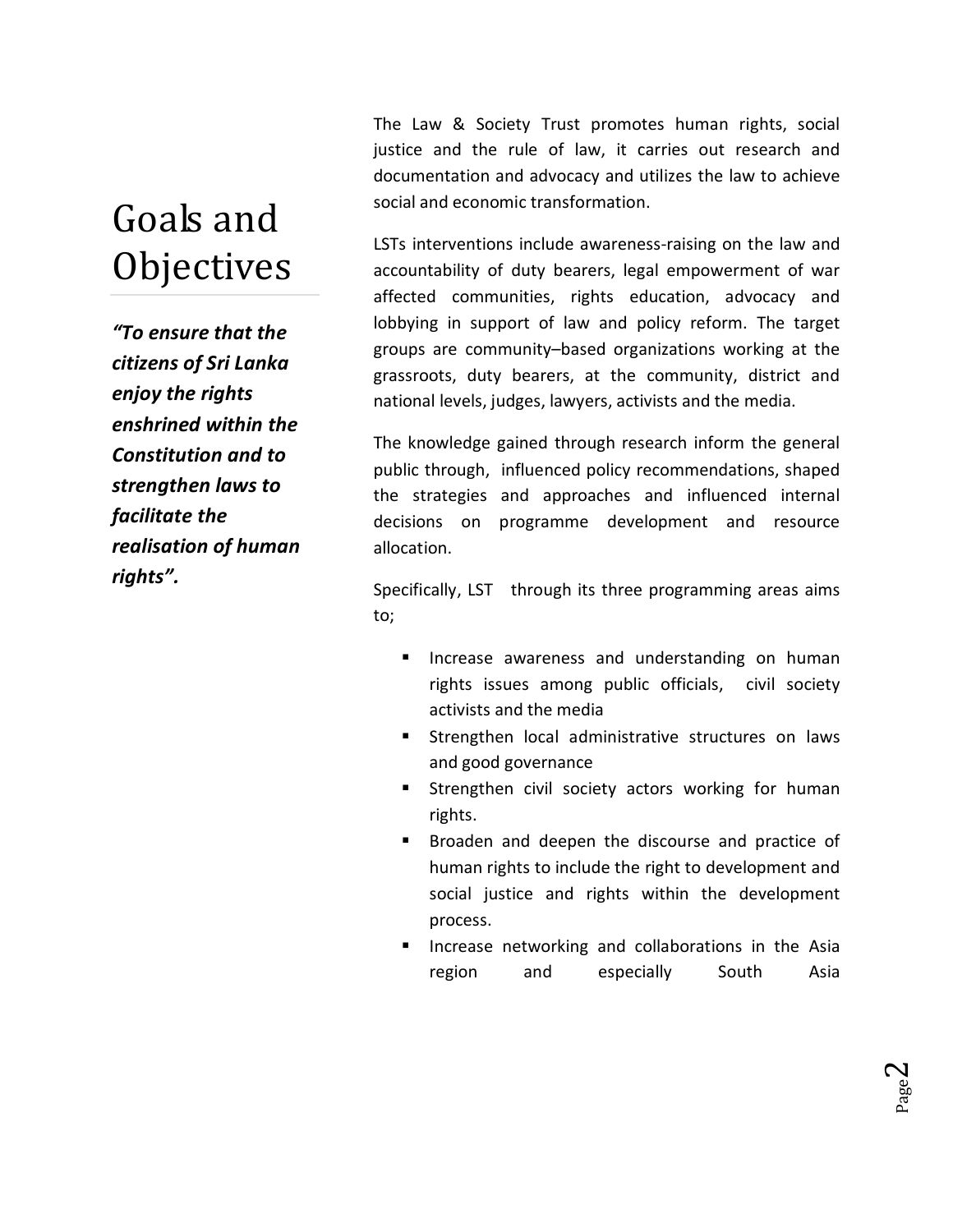# Board of **Directors**

LST's Board of Directors meets once in two months.

They are:

- **Mr. R.K.W. Goonesekere (Chairman)**
- Mr. Kanag Iswaran, PC (until March 2013)
- Dr. G. Uswatte-Aratchi
- **Dr. Deepika Udagama**
- **•** Dr. Shivaji Felix
- **•** Dr Harini Amarasuriya
- **Mr. Jeffrey Alagaratnam**

## COMPANY SECRETARY

**Secretarius (private) Limited** 

## AUDITORS

**SJMS Associates**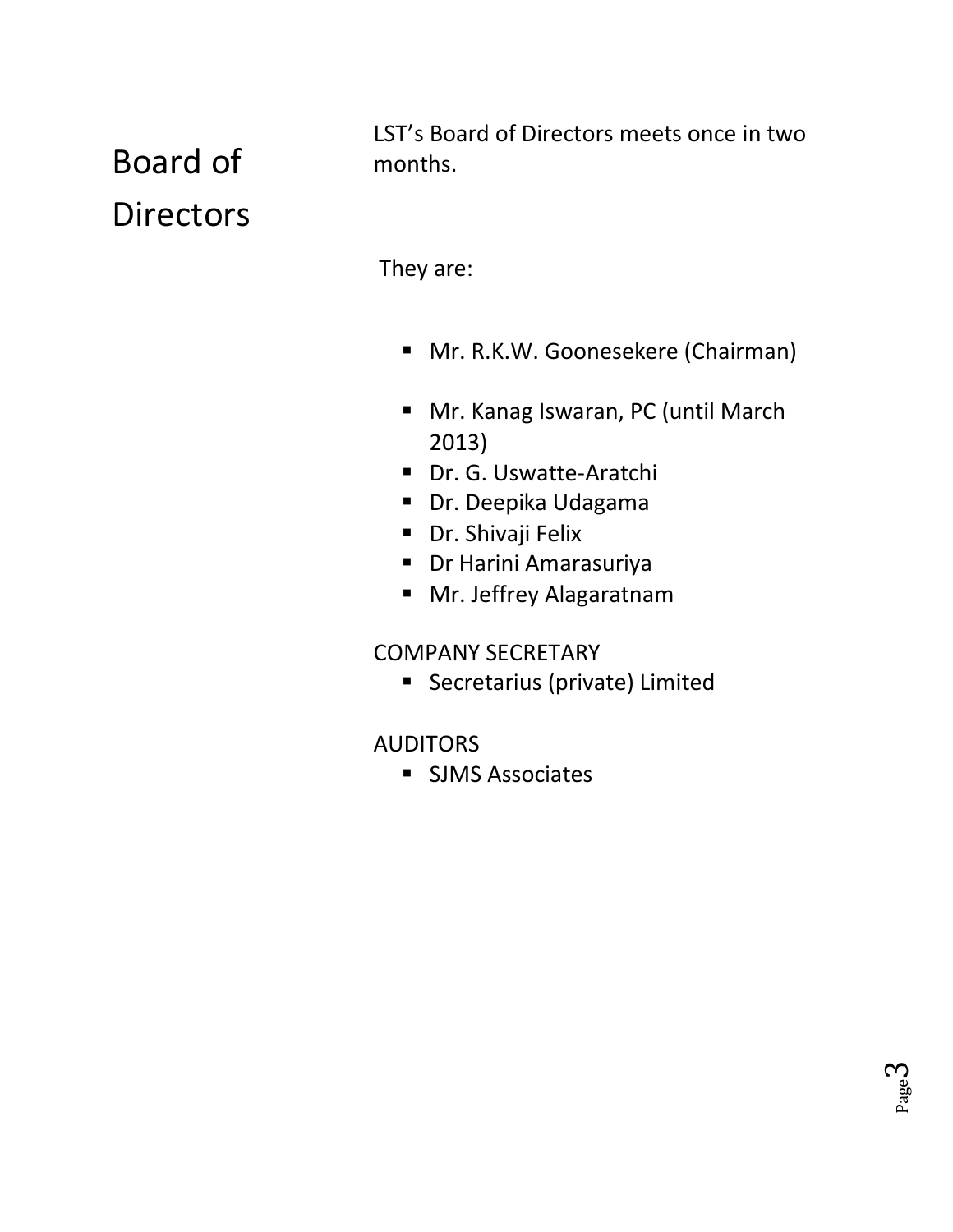# 2013

Shrinking civil society space; dwindling resources.

*It was a difficult year for advocacy NGOs in general and human rights organizations in particular. Several organizations closed due to lack of funds while the suppression of dissent increased while the space for social activism and human rights shrank even further.* 

Peace and reconciliation initiatives spearheaded by NGOs without the active endorsement of the State failed to persuade war affected communities in the North and East that economic and social progress was within their reach and that they could look forward to a safe and secure future.

The lack of political will was a significant factor in the LLRC recommendations not being implemented while resettlement of IDPs was hampered by the unavailability of land and the loss of deeds and other documents. Domestic and gender based violence escalated in the South as well as the North; the growing numbers of child victims was a major concern. The lack of economic opportunities for women in the Vanni, who had been shut out of receiving formal education during the war increased the risk of sexual exploitation as low paying jobs as day labourers were inadequate to sustain themselves and their children.

The Prevention of Terrorism Act stayed in place and was used in the arrest and detention of people engaged in civic protests in the North and increasingly in the South.

Creeping militarisation gained in the south to add to the considerable advances already made in the north. Education, the restaurant trade, hotels, tourism, civil administration, law enforcement, farming, fishing and civil construction joined the growing list of the militarized. For many the military response to peaceful people protesting polluted water in Rathupaswela, which left three people dead, marked a new low point for civic protest in the south of Sri Lanka and became a unifier between communities in the North and South-- for a short while.

A Presidential Commission to inquire into enforced disappearances which occurred during the war was appointed and held sittings in Colombo, and the North, however families of the disappeared attempting to come to Colombo for handing over a petition about their loved ones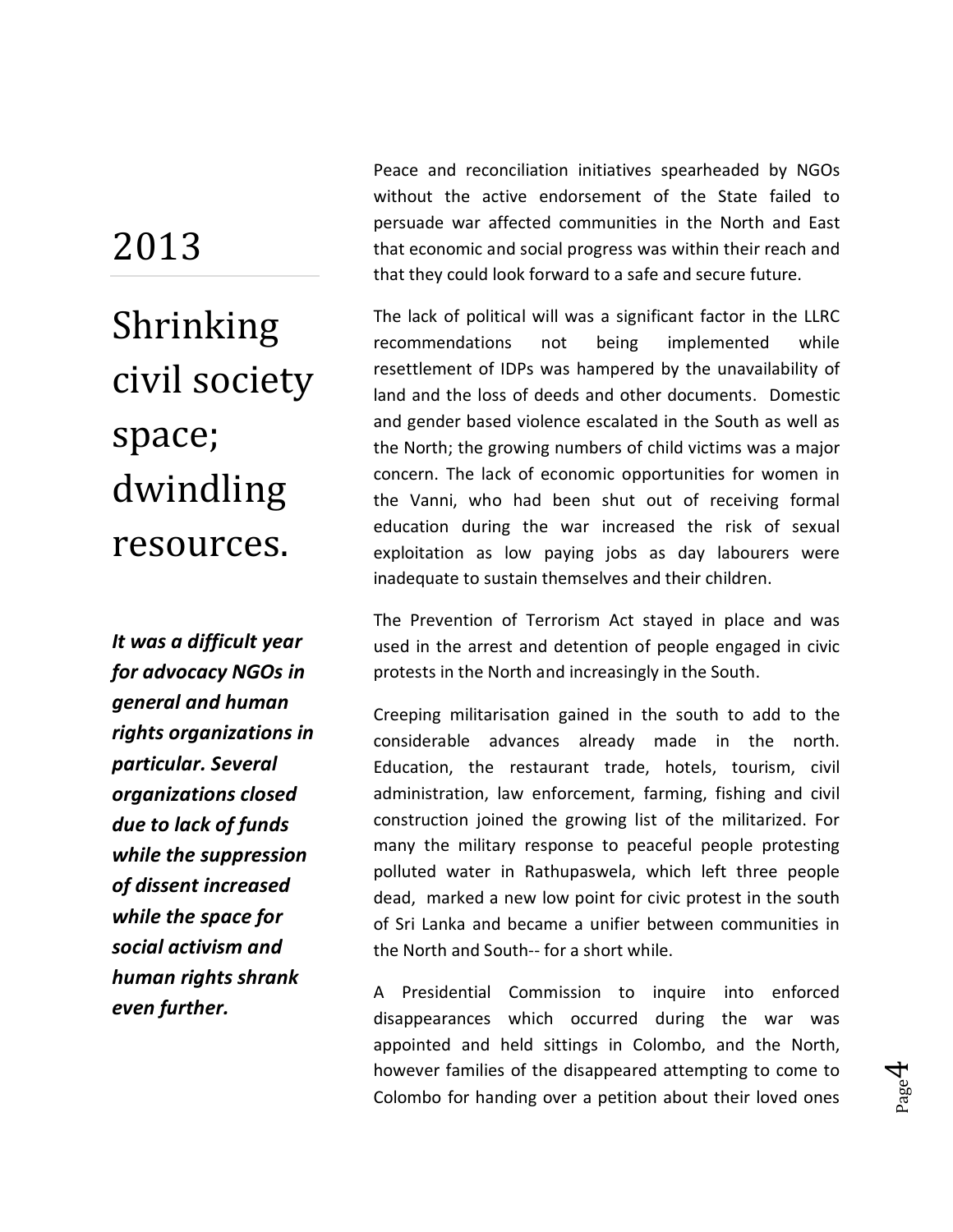were stopped and turned around while another group of families were attacked in Trincomalee was attacked by para military forces on Human Rights Day.

Earlier, in March at the UN Human Rights Council a second resolution urging Sri Lanka to "Promote reconciliation and accountability" was passed. Nothing changed; the High Commissioner for Human Rights who visited Sri Lanka for five days in August, observed the breakdown in the rule of law and the increased authoritarian stance of the government.

Muslim religion and culture came under severe attack during this period; attacks on Hindu temples and Christian churches also escalated. The law enforcement authorities and the courts on many occasions failed to protect the rights of religious minorities who were victims of the attacks. These incidents which were condemned by the human rights community cast a shadow over efforts at reconciliation resulted in reducing the discourse on reconciliation to an exercise in cynicism.

LSTs dialogue with state actors as well as its programming in this period maintained the focus on human rights based approaches throughout the spectrum of interventions from conflict, post- conflict, return, resettlement and development.

Many challenges still remain in transforming project and programme level efforts to achieve the stated objective of securing human rights of all in the current context.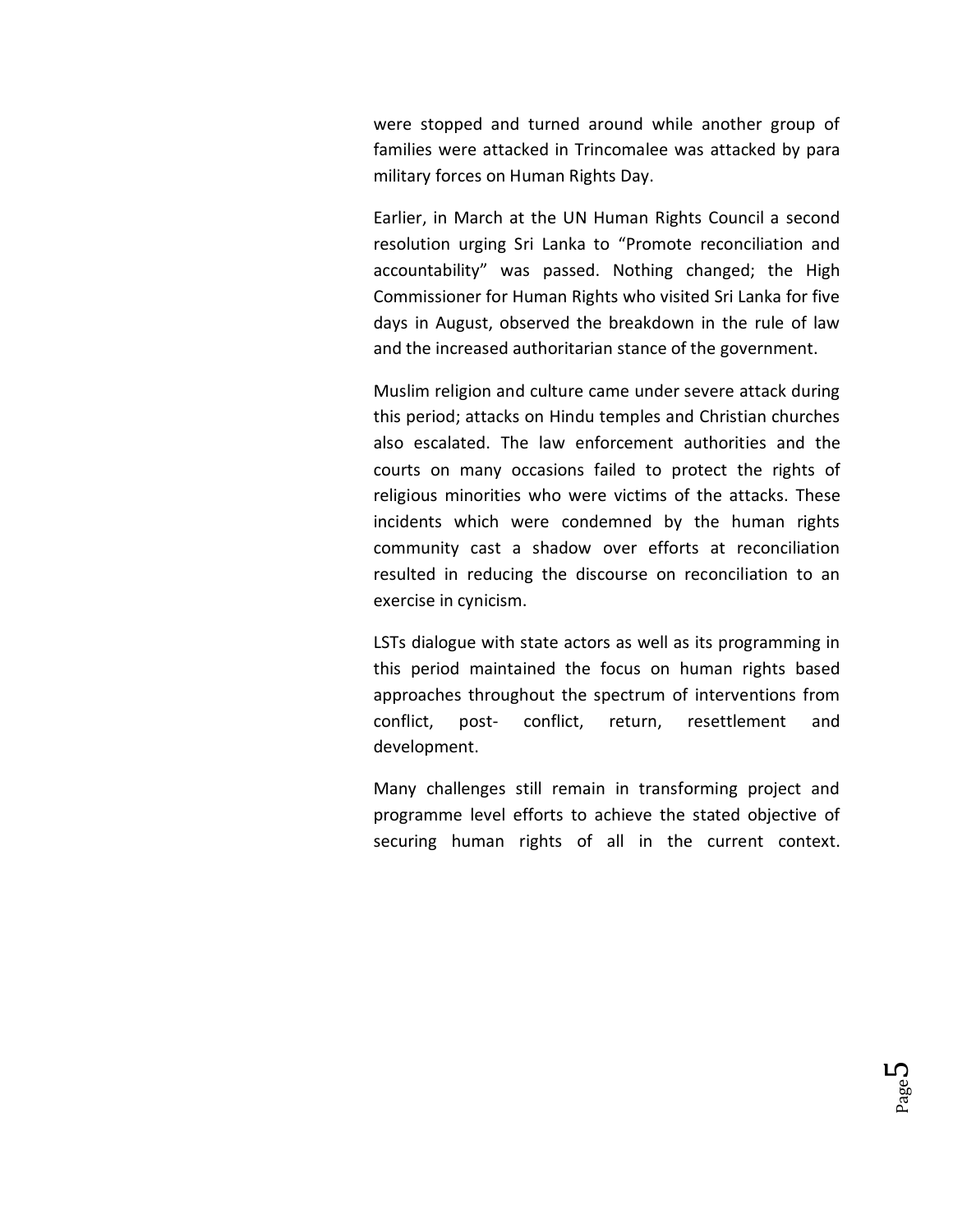# Programmes and Projects

*Making links and building partnerships.*

*Evictions which do not follow established legal procedures and threats to the private ownership of land emerged as a serious factor affecting communities in both the North and South.*

LSTs total programme is divided into three thematic areas; Civil and Political Rights, Economic, Social and Cultural Rights and Human Rights in Conflict. Interventions clustered under each programmatic area seek to build on activities and results of the past, strengthen connections already established and utilize knowledge gathered through past experiences.

LSTs initiative aims to address threats to the ownership of land which has emerged as a serious threat to peace and stability, promote resettlement and restitution of war affected people, support development with equity and build capacity of communities to engage in changes that affect them by improving awareness of their rights and legal protection available under the constitution. Networking and alliance building, national and international advocacy based on research and training of rights holders and duty bearers are envisaged to advance the core programmes.

Land ownership was an issue that cut across all three thematic areas and was in response to the growing threat of private and state land grabs and illegal evictions.

A positive trend this year was of different agencies coming together to form networks, share experiences and undertake collective advocacy as a strategy for sharing resources. Another development was the greater use of ICT. LST now has a blog spot which features content in three languages as well as a twitter account.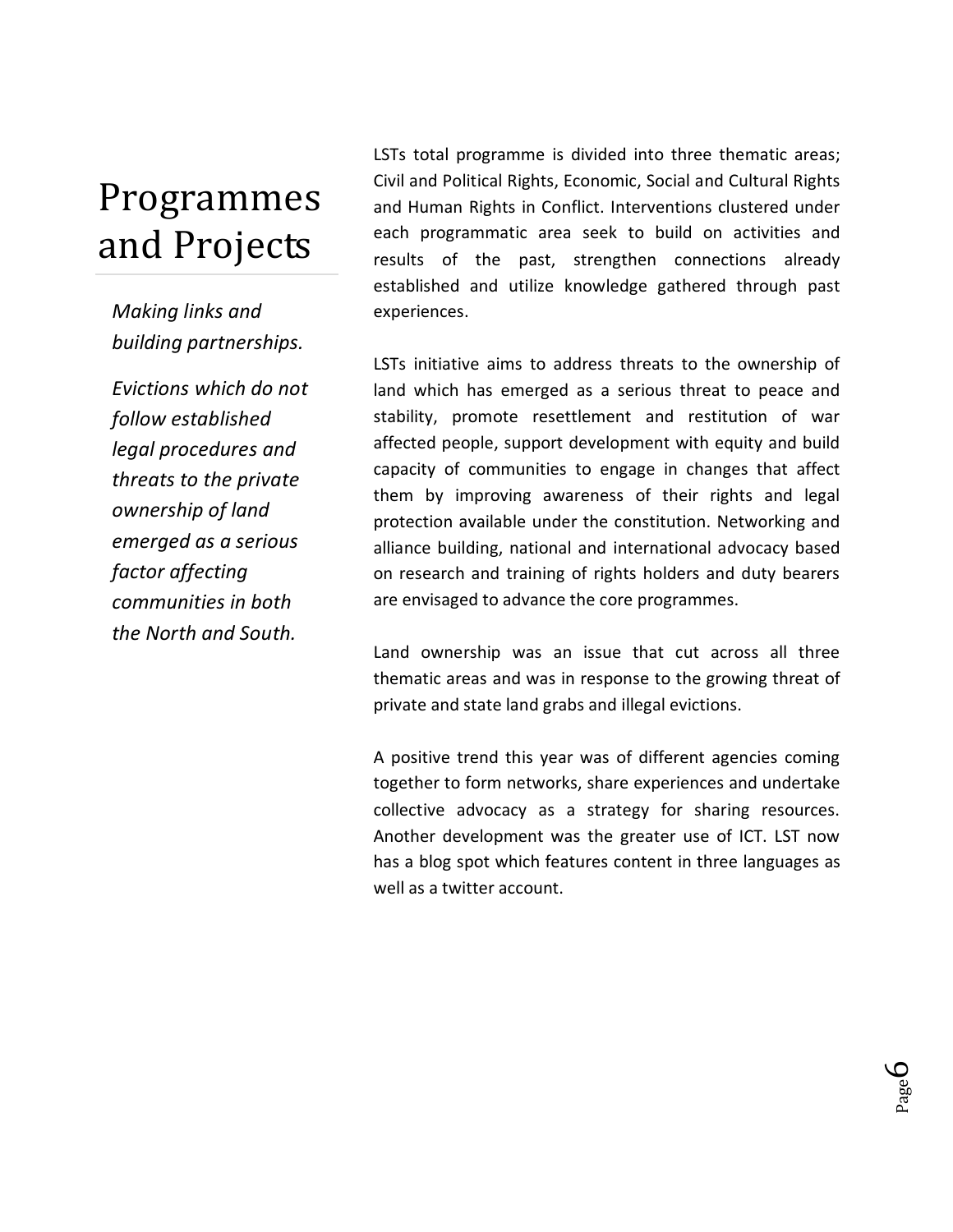# Civil and Political Rights

#### Land ownership

The **civil and political rights programme** using research findings on evictions and related threats to land ownership, undertook and completed a research study culminating in the formulation of justice based land laws and policies including a thorough compilation and analysis of laws, regulations and statutes in relation to land acquisitions/evictions from state lands buttressed by empirical data concerning arbitrary land grabs by the government,

The Research Report **Not This Good Earth** is based on the feedback and data obtained from provincial land officers and Land Commissioners on the implementation of land policies. Consultations were held in Badulla, Kandy, Tangalle, Trincomalee, Jaffna and (on special request of the Land Commissioners' Department) in Negombo and Nuwara Eliya. The report also contains an analysis of generally unknown Regulations on Compensation to be paid when lands are acquired throughout the country; analysis of generally unknown Circulars issued by the Lands Ministry impacting on Peoples' Rights and in some instances, contradicting the established law and an analysis of circulars specially applicable to the North and East.

The Civil and Political Rights programme also trained lawyers on land acquisitions carried out by the State

## Minority Rights Research and Report Publication

**The Judicial Mind in Sri Lanka: Responding to the Protection of Minority Rights** , by Jayantha de Almeida Guneratne, Kishali Pinto- Jayawardena and Gehan Gunatileke English and Sinhala were published.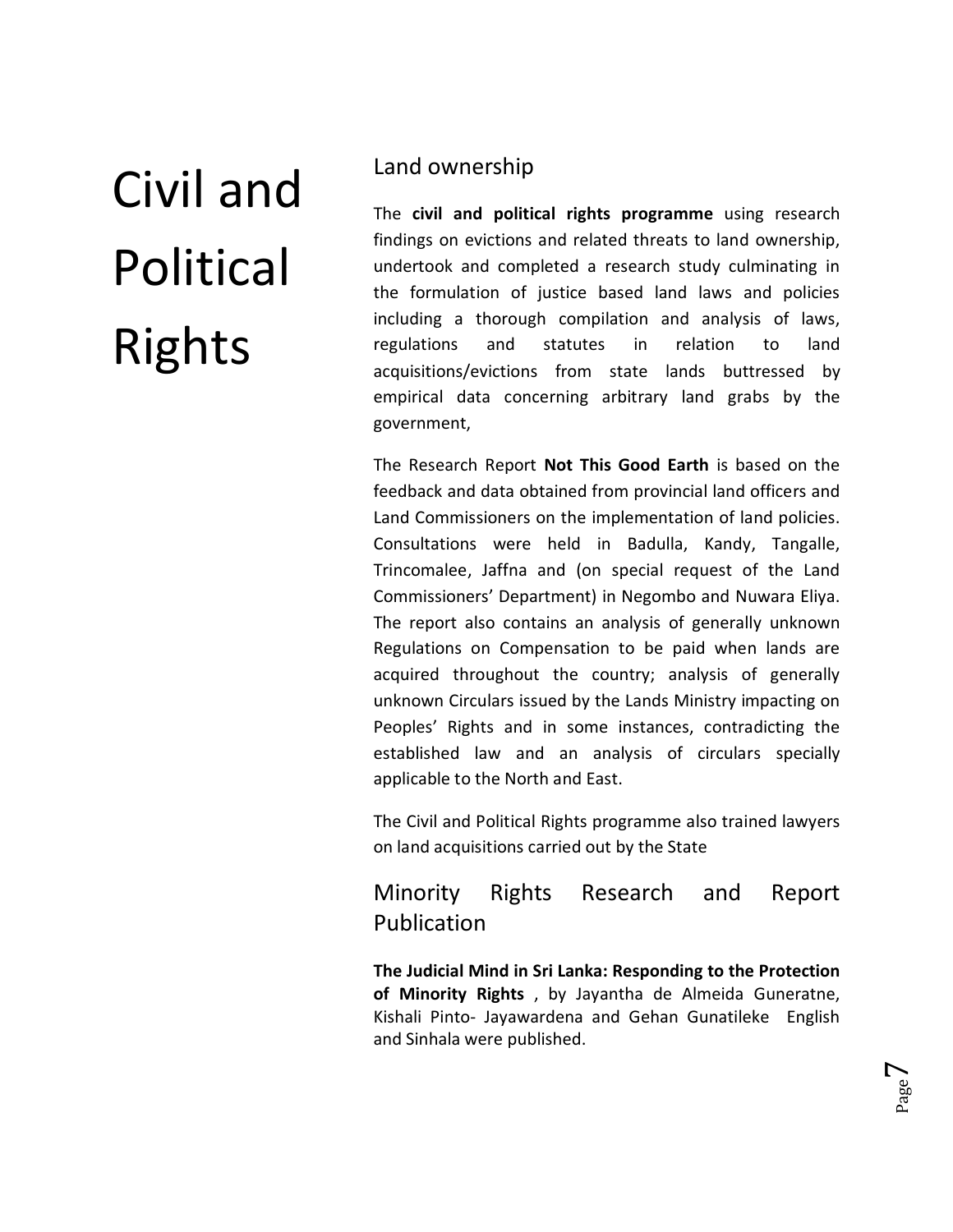This report on minority rights and the judicial role analyzes the 1948 Constitution, 1972 Constitution and 1978 Constitution including comprehensive discussion of the Emergency regime with a historical background, coming up to recent changes in emergency law, notable cases and the continuation of impunity was completed and was well received by legal and academic circles.

Following several workshops held in the Kandy and Trincomalee Districts in November, particularly focusing on the issue of religious rights and attacks on minority places of worship, letters were drafted by local prayer centres and verbal appeals were made to the Divisional Secretaries of the areas, pleading that these actions were illegal. Two centres in Trincomalee and Walapane thereafter noted that the attacks ceased. As a result of these discussions, an entirely new Section to the book on Minority Rights was added.

Internationally, the report was used in strategizing and advocating with missions and US/UK/Swiss governments in run-up to 2014 sessions of the United Nations Human Rights Council. Segments from the book pertaining to religious rights and detention of Tamils under the emergency were used.

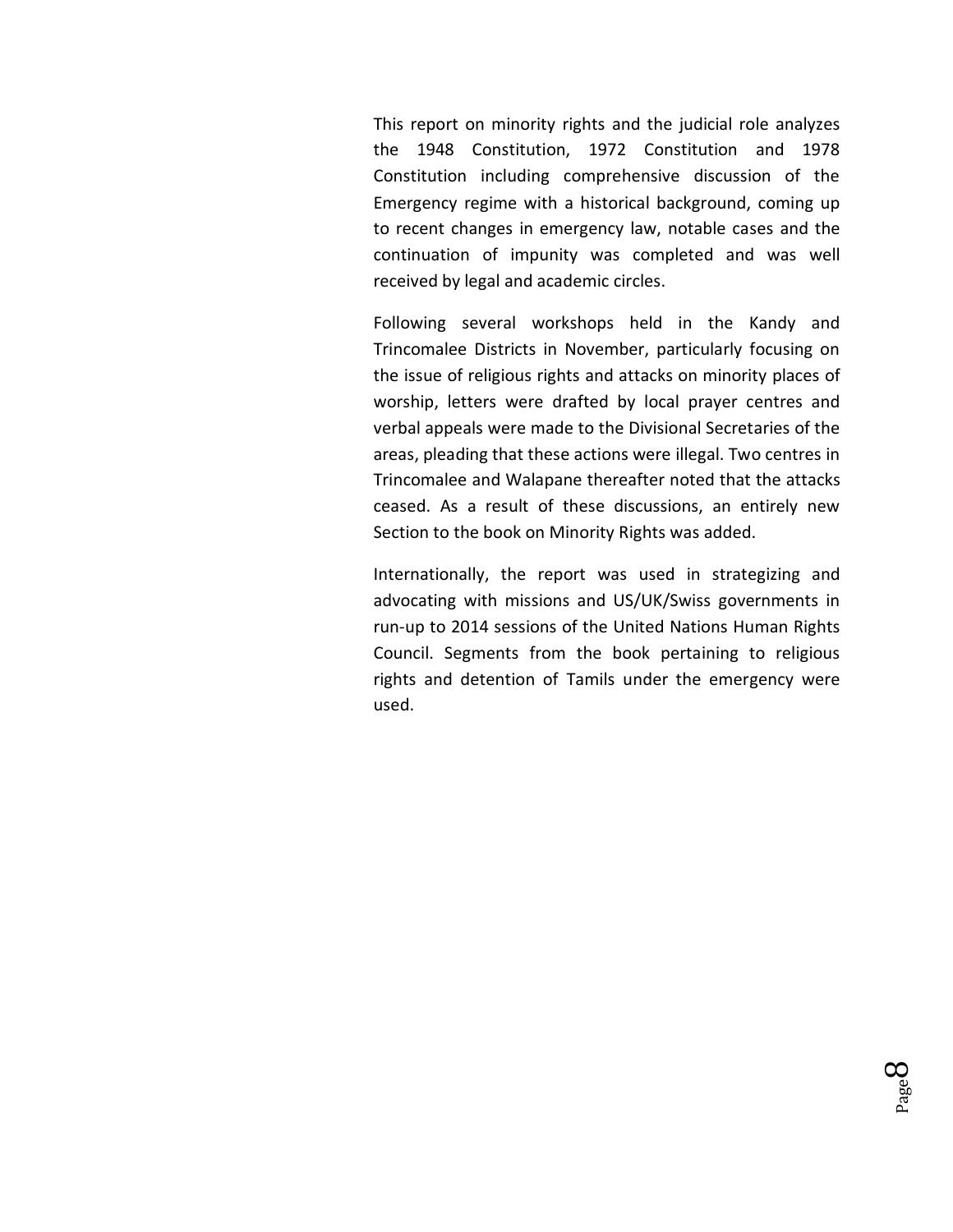Economic, Social and Cultural Rights

#### The Rights Based Approach

The policy paper was produced by external consultants and along with the UN Declaration on the Right to Development will be translated to Sinhala and Tamil. However, further work is needed to create a document that advocates and promotes the Rights Based approaches. The Rights Based Approach is basically the realisation of equity, people's participation in decision making and non discrimination in the access to a myriad of development outputs, resources, and services. Acceptance of the benefits of this approach by development planners at the local and national level will form a major thrust in the **Economic, Social and Cultural Rights** programme in 2014.

## Networks on Land strengthened and alliances built and expanded

LST participation in coordination meetings and campaigns of Land Forum network, as well as connecting LF with other networks (e.g. ESCR-Net) in which LST participates.As it was in the previous year LST was involved in activities promoting strong partnerships with international, national and districtlevel organisations for joint advocacy on land rights.

## ESCR newsletter

ESCR newsletter created a platform for other civil society organizations and networks to communicate their opinions and share information on their campaigns on land rights. Through this document organisations and networks such as Future in Our Hands (FIOH), United Workers' Congress and PARL were able to publicize their land rights campaigns widely.

Four issues (March, June, October and December 2013) of trilingual newsletter on ESC rights violations, campaigns and updates disseminated in soft and printed copies <http://lawandsocietytrust.org/resources.html> at meetings of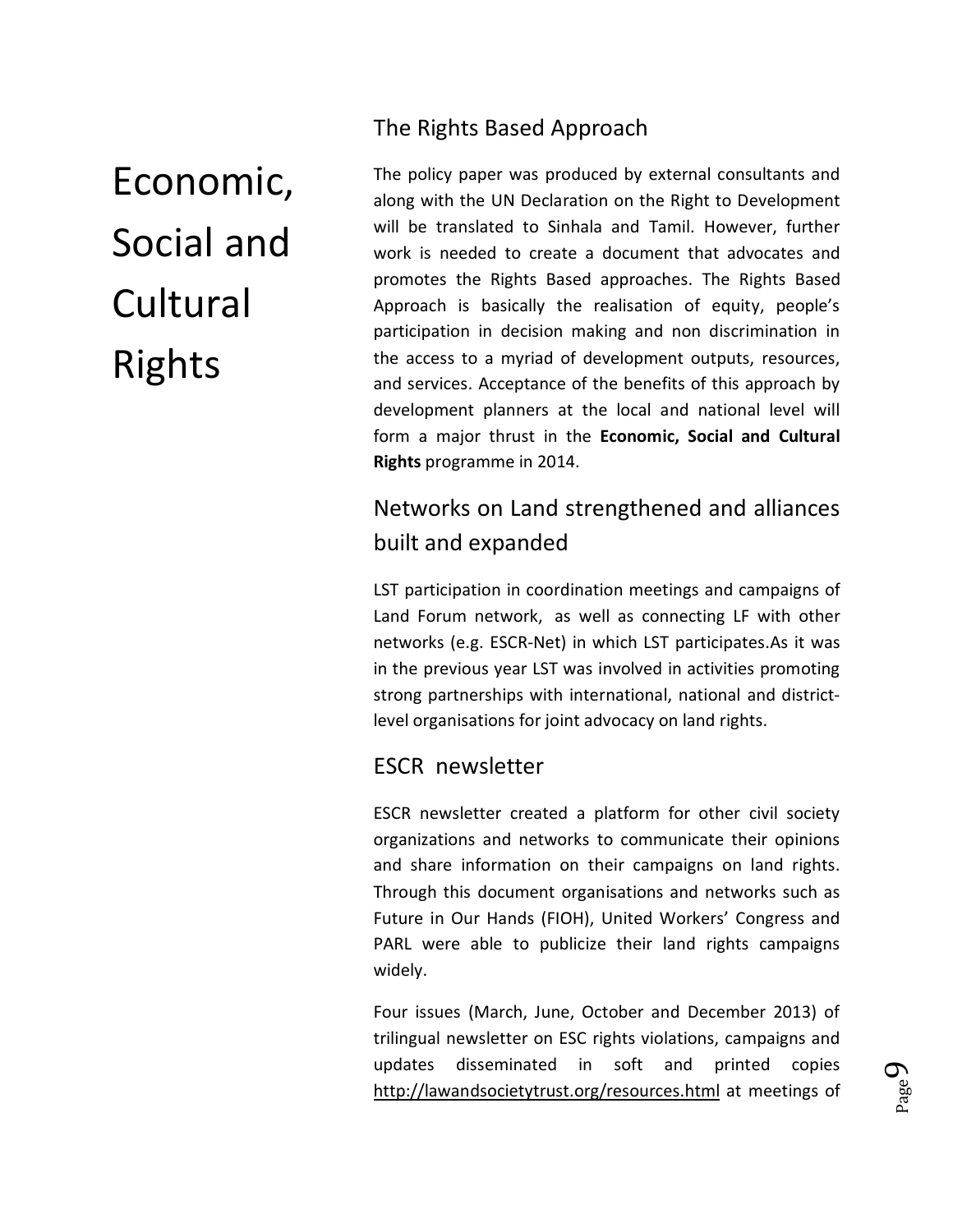Peoples Alliance for the Right to Land; by community-based organisations through Active Citizenship for Development Network of citizens forums in 6 districts; and in national and district-level civil society meetings. The mainstream national media is also targeted in the dissemination of the newsletter.

LST participated at the event organized by NAFSO and PARL to celebrate World Food Day on 14<sup>th</sup> October 2013. The activity was geared to strategizing against current challenges and mobilizing affected people in the Kalpitiya coastal area and the 14 islands against land grabbing in the area. "Building Community Resistance against Land Grabbing" - A Report entailing selected documented land grabbing cases from Indonesia, Sri Lanka, Pakistan, Malaysia and Philippines published by Pesticide Action Network (PAN) Asia and the Pacific was also launched on that day.

#### Advocacy

Submission on implementation of Lessons Learned and Reconciliation Commission recommendations on land, in advance of 22nd regular session of the UN Human Rights Council (Feb-March 2013),

Lobby of advocacy document with diplomatic missions and UN agencies in Colombo on 15 March 2013 while the data from the document was used in oral statement on Sri Lanka by FORUM-ASIA during 22nd HRC session

The **economic, social, cultural rights programme**is an active member of the People's Alliance for Right to Land (PARL) network which works to strengthen community level initiatives against land grabbing and evictions; the ESCR newsletter published in three languages informs partner organizations on land related issues while research and advocacy on state budgets at national, provincial and districtlevel continues next year. The monitoring of the Human Rights Commission of Sri Lanka, as well as promoting respect for Tamil-language rights are two important activities.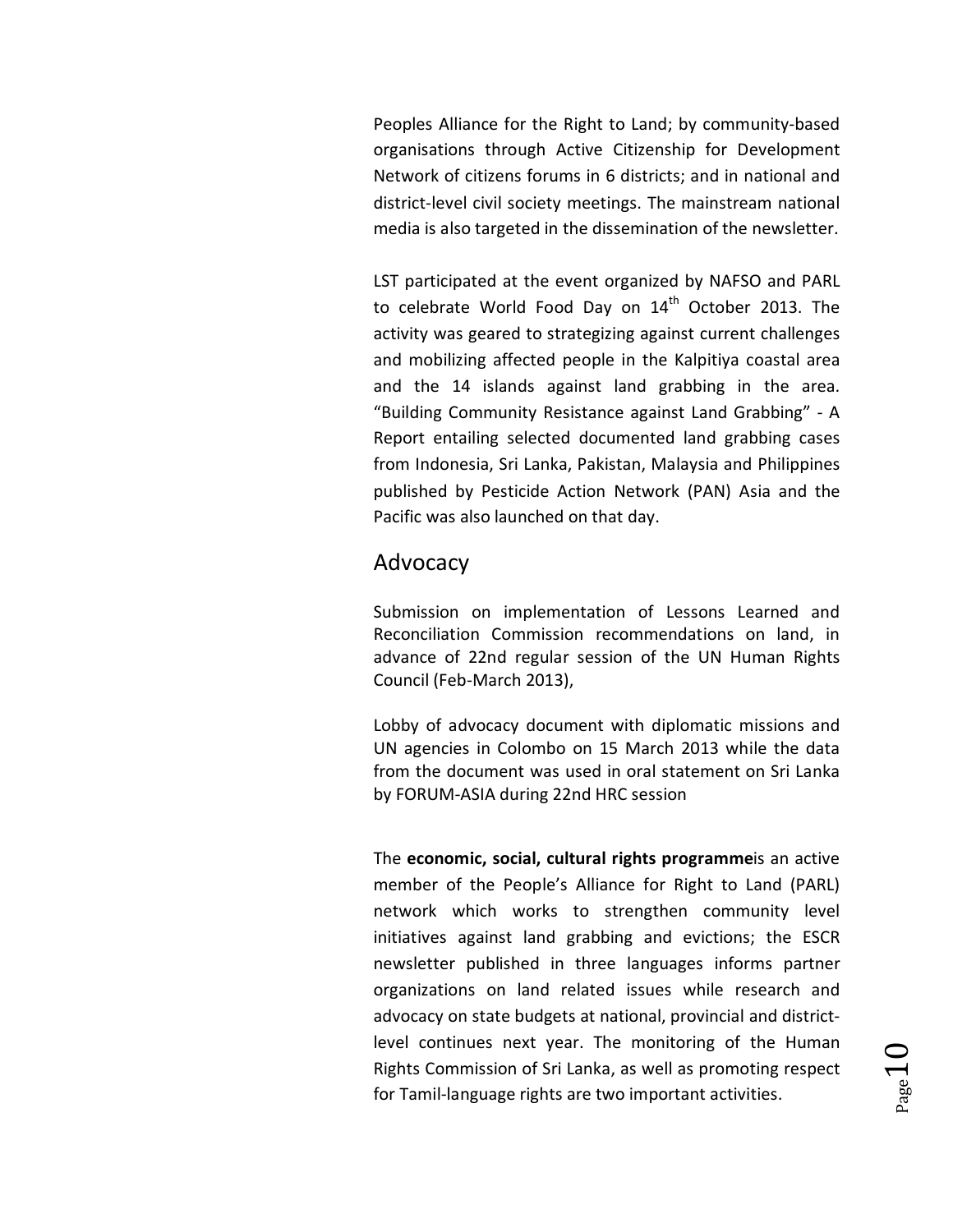# Mega Development Projects of Hambantota: In Whose Interest?

A ten minute video with sub titles targeting viewers in all three languages was made and disseminated on the internet. This film was a supplement to the report on Hambantota and looks at the development-induced displacement and other negative impacts of the Mega Development process in Hambantota. It is planned to disseminate a limited number of DVDs containing the film among the organisations working on land rights as well. The English version has 397 views and the Tamil version 53 views by 21.10.2013: A member of the film crew who is a free lance journalist to the 'Ravaya' published two articles from the data gathered from the field visit: 'Before the salt dissolves' about residents of Mirijjavila who have lost their livelihoods and land due to the building of the new harbour and 'Magic in the Lamb Box' on the plight of the villagers of Aru bokka who have been resettled in 'Harbour village'

## Migrant workers rights

LST has made submissions to UN treaty bodies and on the National Action Plan on the Protection and Promotion of Human Rights in Sri Lanka. It is also a founder-member of Migrant Forum Lanka that brings together trade unions, community-based-organisations and research and advocacy organisations committed to the human rights of migrant workers

The ESCR programme conducted with the Solidarity Centre on the status of Sri Lankan workers in the Maldives. The report **"Gilded Cage in an Ocean Paradise; Sri Lankan Labour Migration to the Maldives"** is available on the LST website.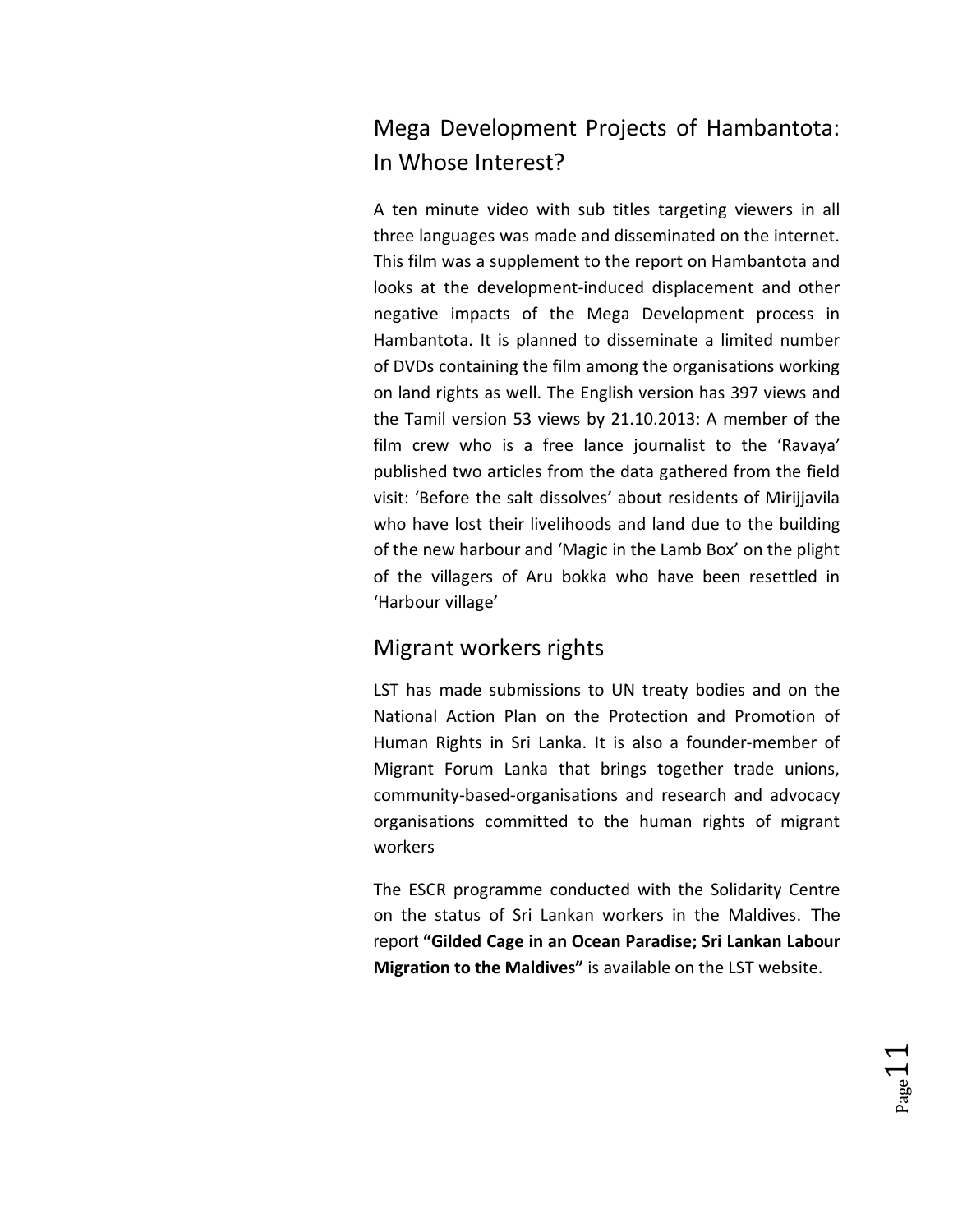# Human Rights in Conflict Programme

*LST's HRiC team with the support of its partner organizations provided training related to International Human Rights Law (IHRL), domestic and international protection mechanisms and reporting and documentation.*

#### Legal Empowerment

Currently there are 2 two Legal Empowerment Officers / Lawyers in Mannar and Jaffna working to build community capacities to address human rights violations which occur in their own villages.

A number of cases have been solved and / or directed to other organizations including Legal Aid Commission, Home for Human Rights (HHR) and Centre for Human Rights and Development (CHRD) by LST's Legal Empowerment Officers / Lawyers.

IDPs who were resettled in the Mannar, who now face land issues were made aware of their legal rights and steps are being taken to file a civil case in the District Court to reclaim their lost properties.

The lawyer in Mannar is working to address illegal sand excavation in Aruvaukundu village located in the close proximity of Malwathu Oya in Nanattan DS Division with the support of Police officers, local government officials (DS officials) and local politicians.

A set of habeas corpus cases filed in the High Court of Vavuniya on August  $26<sup>th</sup>$  2013 and was reported in the daily paper Ceylon Today based in Colombo on 29<sup>th</sup> August 2013.

Two public awareness programmes on Land rights were conducted in Mannar in November to inform the public on ways of solving the problems. The matters discussed were: encroachment of lands by military and other citizens; land grabbing by the state under several names, Development, Archaeological area, sanctuary; land acquisition for industrial purposes; the failure to issue documents for seized lands.

Advice was provided to a group of citizens belonging to different ethnic groups who have a long running conflict based on all alleged favouritism practiced by officials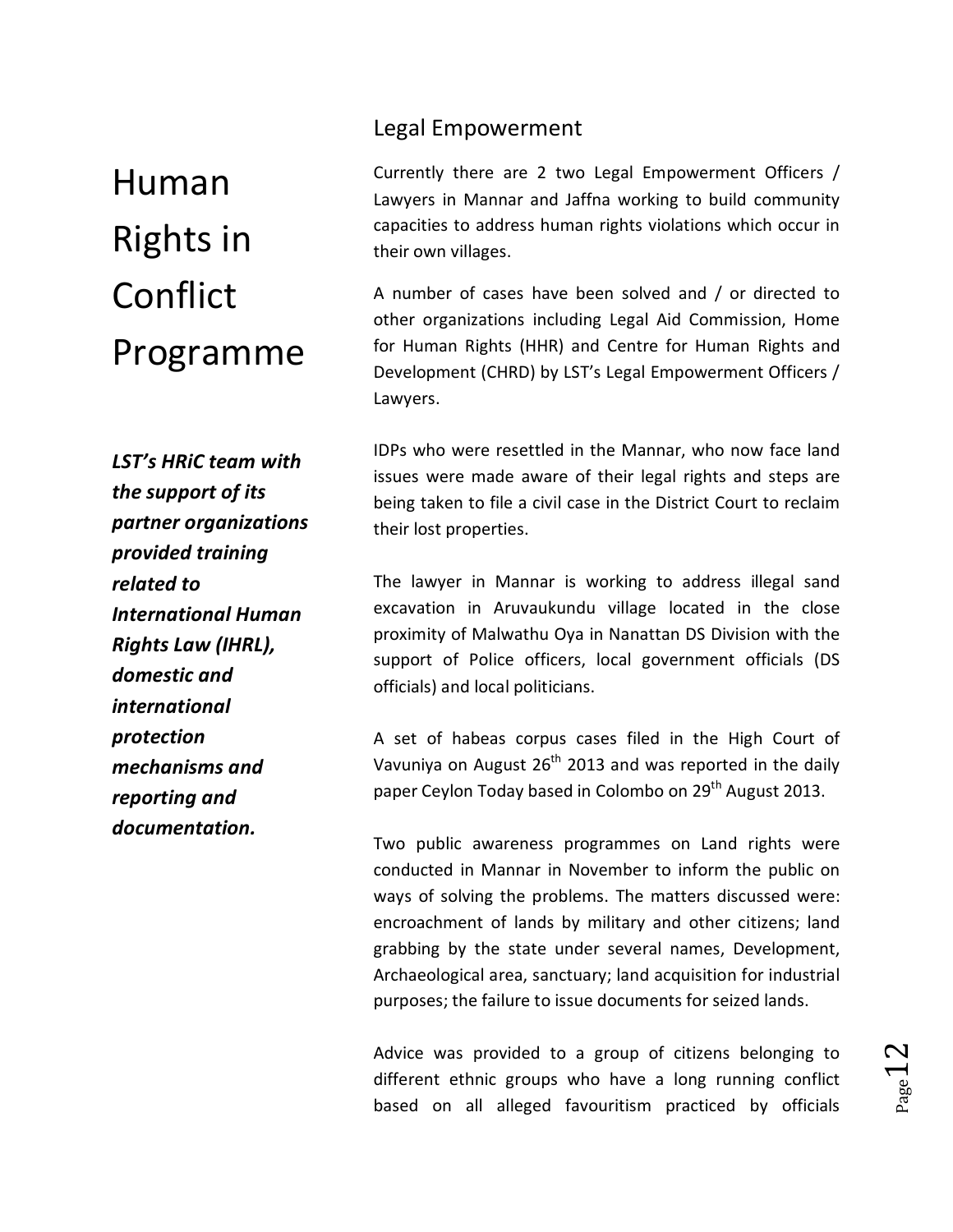benefitting one group in the allocation of housing. Advice provided and in a few cases case filings were prepared on land grabbing by the state, the military and citizens with political power; the legal processes are ignored in these instances and in the case of illegal sand-mining in Mannar by people outside the district.

HRD Training and Capacity Building for communities

Two training programmes were held in Vavuniya for 60 Human Rights Defenders in November and December. Both training programmes followed a holistic approach and included information on the judicial (legal) and administrative systems in place and domestic and International Human Rights laws and instruments.

The training contributed to increased awareness and understanding of fundamental rights, civil and political rights, economic, social cultural rights; and women's and children's rights, legal system, certain domestic laws and judicial and administrative institutions including information on how to prepare documentation for reporting violations to the National Human Rights Commission, and UN bodies.

A practicing attorney was contracted to cover the component on the legal system – Judicial and administrative remedies and certain domestic laws, including Prevention of Terrorism Act and Bail Act, so that a link was formed between the people and a lawyer to whom they could go to later. A lecturer from University of Jaffna – Vavuniya Campus covered the aspect of administrative system.

*The training programmes provide information to social workers and activists on a variety of legal and rights issues; They also link people with officials and legal service providers, on whom they can draw on for help later.*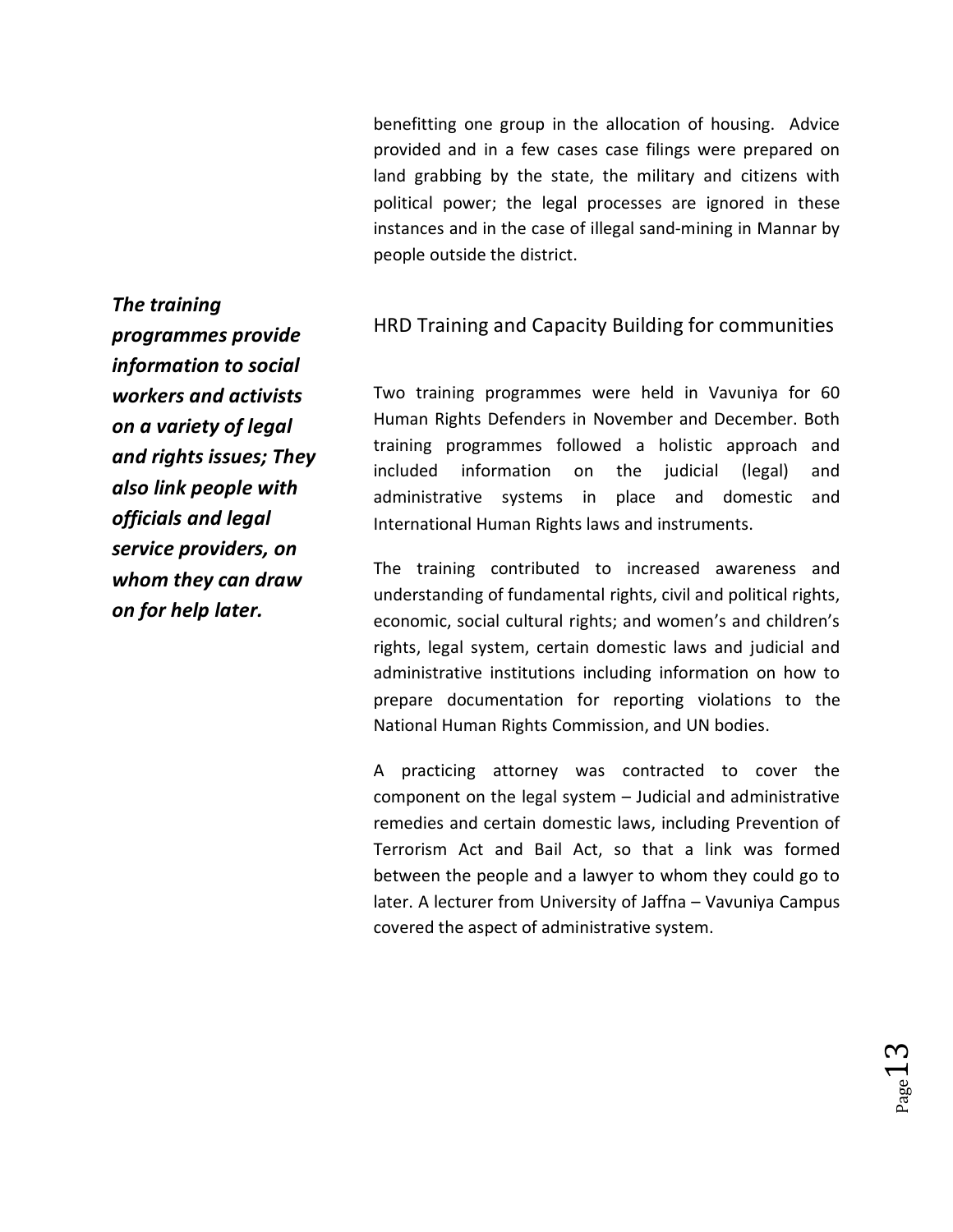*Forming partners with local and community based organizations is important for LST* 

*Partnerships enabled LST to gather information on the human rights situation, organise training programmes, plan campaigns and assist people in need despite not having regional offices.*

#### Partnerships and Networks

LST's partners namely ADT, NGO Consortium – Vavuniya and Child First – Vavuniya supported these programmes. Prior to the training programmes partner organizations were requested to identify the topics which would be useful for the HRDs in their work and the training curriculum was prepared accordingly.

HRiC conducted a mobile documentation clinic in Vavuniya District in collaboration with District Secretariat under the Legal Empowerment Programmes with the support of local HRDs who had been trained earlier and who belonged to a local organization **Child First.** Through this mobile clinic LST supported 416 under-privileged families who were able to obtain replacement documents. It was very much appreciated by the beneficiaries and the Divisional Secretariat.

Several organisations including Diakonia (partners in the East) Viluthukal, Organisation for Visual Progression (OVP), Transparency International, Asia Foundation and Jaffna Press Club showed interest in working with LST in 2014.

Initial level meeting with these organisations were held about collaborative work in the North as well as the East, for which Diakonia provided an additional grant.

As a result of these meetings a network was formed among various institutions including Association of the families searching for disappeared relatives, National Fisheries Solidarity Movement (NAFSO) – Mannar District, Alliance Development Trust (ADT), Media Resource and Training Centre of University of Jaffna (MRTC), Department of Law, University of Jaffna, Human Rights Commission of Sri Lanka – Jaffna Regional Office, Committee for Investigating Disappearances (CID), Families of Disappeared (FOD) and few other.

The HRC programme is a member of a coalition that's working to end enforced disappearances.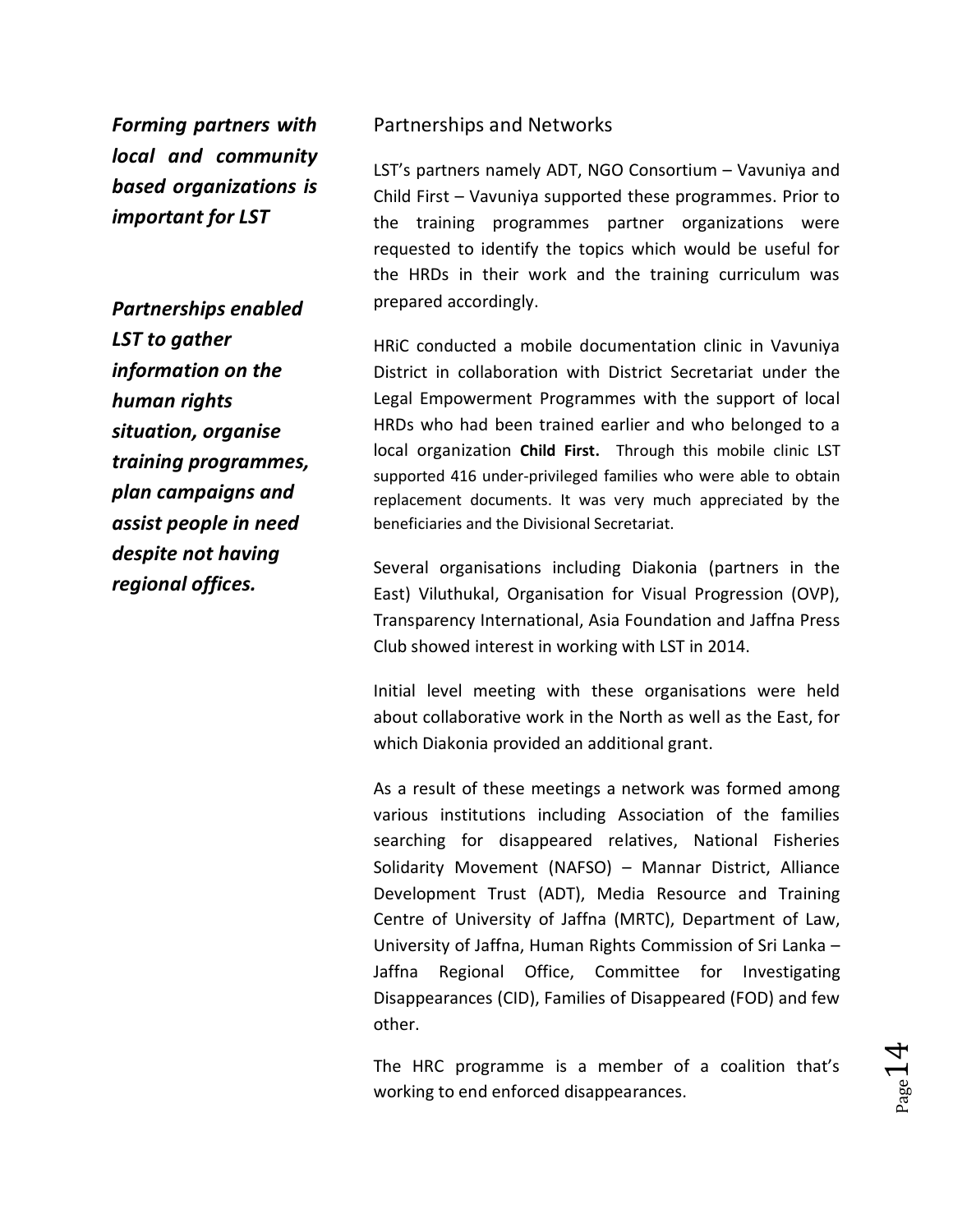*The Human Rights in Conflict Programme will continue to monitor and document violations of rights, support the right of displaced people to return and resettle while building community level knowledge of rights and legal remedies for rights protection. Linking people and CBOs with lawyers will be a component of the programme.* 

Proposed research studies will deepen understanding of the role of the military in post war society and the lives of women living in close proximity to military camps. The findings will be shared with NGOs and INGOs who work in the North.

## Monitoring, Documentation, Reporting and Communication

Several field visits to the North (Jaffna, Kilinochchi, Mannar and Mullaitivu) were conducted to network with individuals, CBOs, NGOs, journalists and HRDs to discuss overall human rights situation in the region and various issues identified such as land grabbing, enforced disappearance, Indian housing schemes.

Information gathered on disputes over state lands, housing schemes, enforced disappearances were shared with stakeholders, including the HRCSL Jaffna office and NGOs who work on issues such as transport problems, education issues. Information on the treatment of returned asylum seekers was shared with the Belgian Asylum Agency.

#### Monitoring the Human Rights Commission

Monitoring the Human Rights Commission of Sri Lanka is jointly undertaken by the ESCR and the HRiC programmes of LST. The report was written by ESCR while HRiC worked with the regional officers of the Human Rights Commission. HRCSL in the North to organise a focus group discussion in Kilinochchi on the role of Human Rights Commission of Sri Lanka in resolving the land issues/disputes in the region with the support of the HRCSL Regional Office – Jaffna.

HRiC attended the Asian NGO Network on National Human Rights Institutions' (ANNI) Regional Consultation on Engagement with the Asia Pacific Forum on National Human Rights Institutions (APF) in October 2013 in Doha, Qatar.

*National Human Rights Institutions should recognize HRDs as individuals and groups with specific protection needs*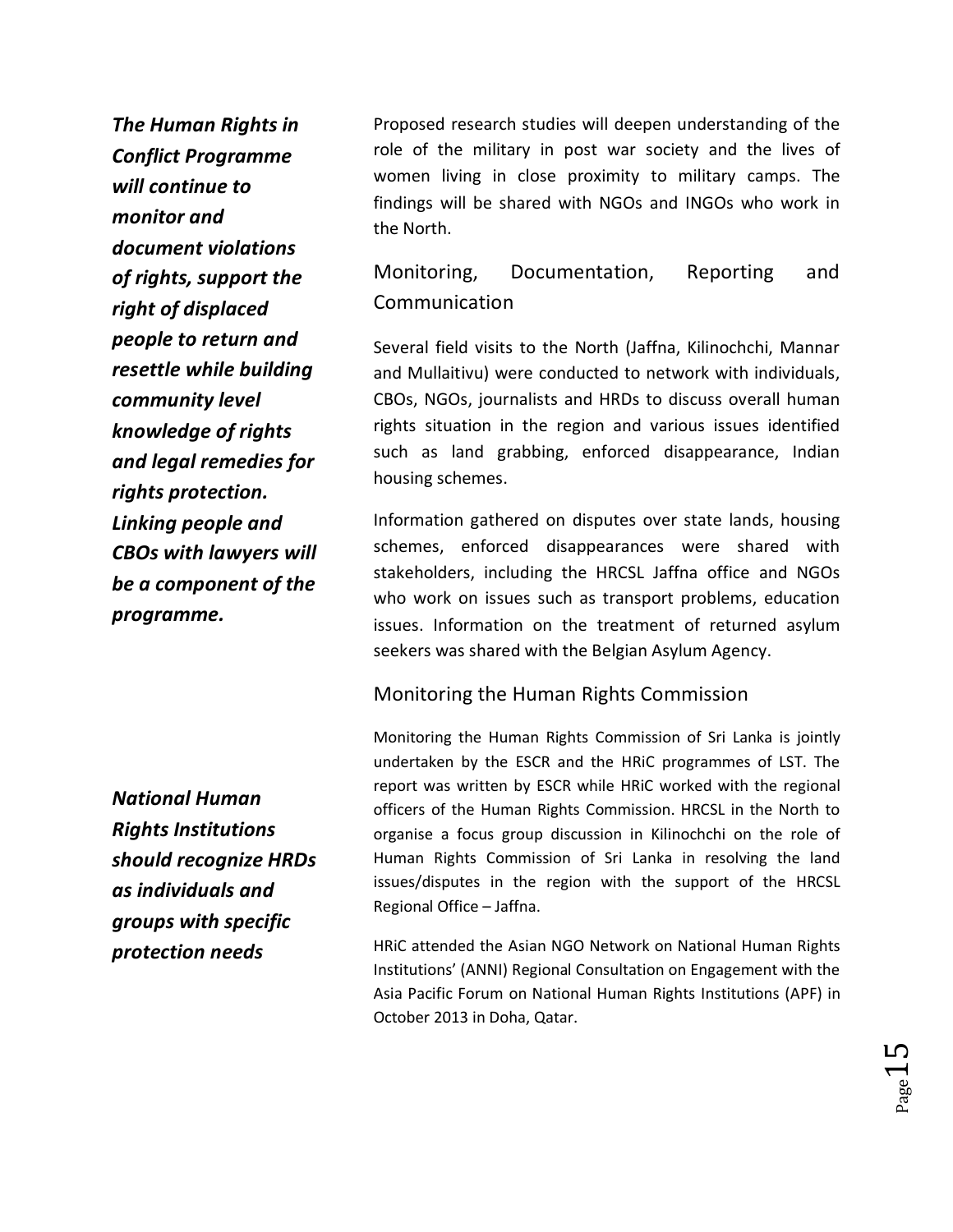*A challenge has been to collect old photographs as many families lost their treasured photographs during the conflict*

Building a web archive on the disappeared from the 70s to the present

LST has begun building a web based archive on the disappeared, which attempt to humanise the disappeared by giving their stories of how they lived and how they were disappeared. The archive will picture stories and photographs of family groups with the disappeared person from the family album and the same grouping with showing the space where the disappeared person stood. The archive will feature disappeared from the 70's to the present and will eventually be in three languages. Thus far 20 stories have been collected.

#### The Internship Programme

*Providing opportunities to interns to work alongside experienced professionals has been an important aspect of LSTs work from the inception.*

Two interns were recruited from the Department of Law, University of Jaffna to assist the research team while the other worked with the Legal Empowerment Officer / Lawyer in Mullaituvu in handling cases and reporting incidents.

Both interns assisted the Programme Officer in updating the Rights Referral Directory, this Directory is central to the training of the HRD training and the Legal Empowerment Programme.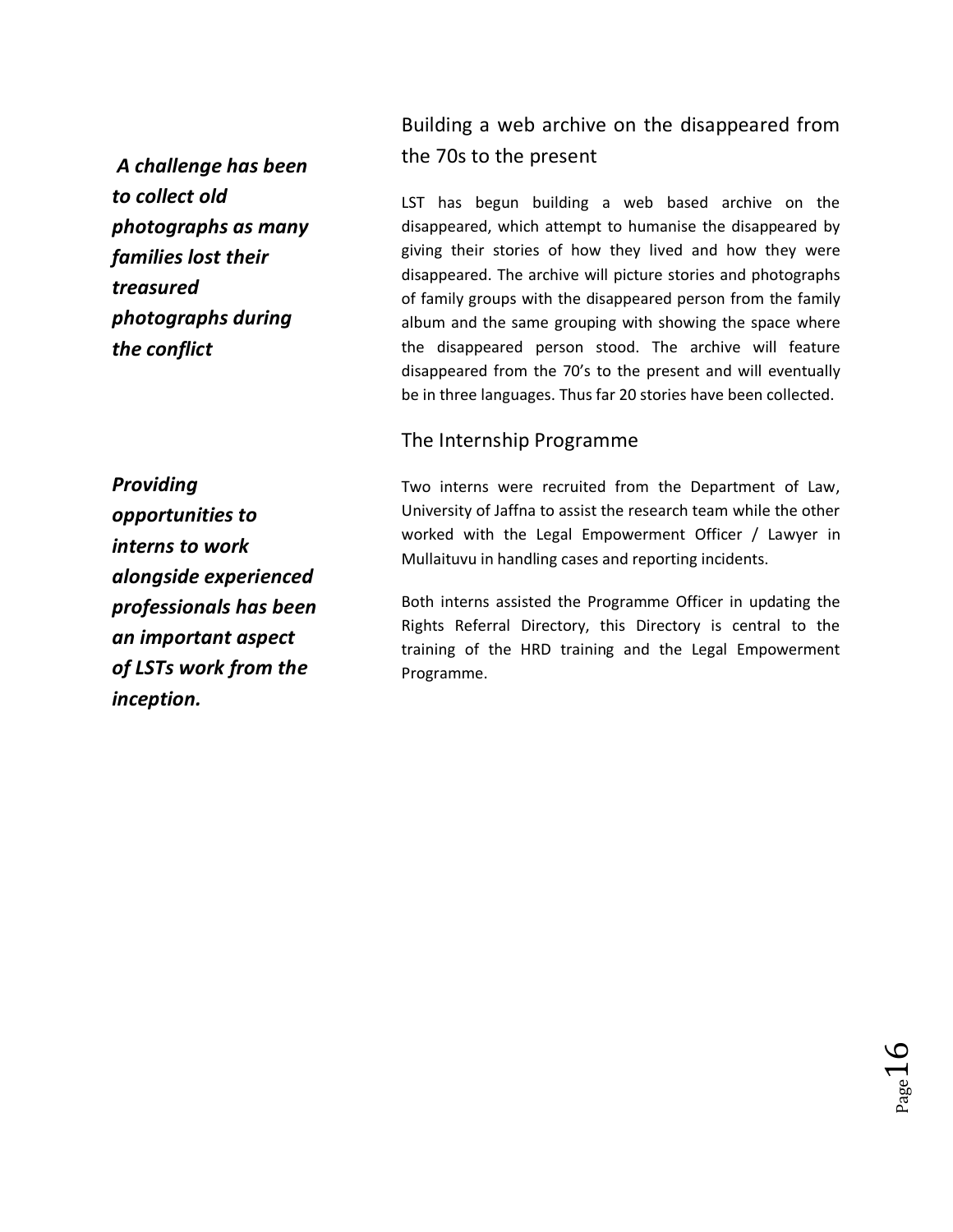## **The Northern Muslims Project**

## *Helping the resettlement and reintegration of the returning Muslims began in July, with a general mapping so that the project team could become familiar with the issues and concerns of the resettling families and neighbours*

In July 2013, the Northern Muslim project commenced with a team of 5 staff -one project assistant per district, Vavuniya, Mannar, Mullaithivu and Jaffna (except in Killinochchi). The initial month was spent on identifying and training the project assistants who met the basic skills<sup>1</sup> required. The search for an assistant in Killinochchi continued until the end of November 2013.

The end of war in 2009 opened the possibility for Muslims to return to their places of origin. Indeed, all of them have not returned as they have established their lives in Puttalam or wherever they were displaced to. Two generations have been born while they were displaced. The northern Muslim identity could not be eliminated. Now, that the war is over and the places of their origins have become accessible to them, they have started to return. Yet, the return and resettlement has been fraught with challenges.

#### Strengthen Ethnic Harmony through Dialogue

The first such initiative to enhance ethnic harmony through dialogues was held in Mannar on 29 November 2013. Around 40 Muslims and Tamils both women and men in equal numbers, participated in a two hour discussion. The purpose of the discussion was to create a platform where members from the two communities could engage in a healthy dialogue. Approximately, 50 people (both women and men – Muslims and Tamils) participated in each district. There were mixed feelings of suffering, hurt, despair, betrayal, disappointments, empathy, and absolution.

## Building Capacities for advocate for themselves

At the request of community members during the mapping exercise held at the beginning of the project, training on how to advocate for improving basic services was held.

 $\overline{\phantom{a}}$ 

 $_{\rm Page}17$ 

<sup>1</sup> Refer see Annexure 1 for details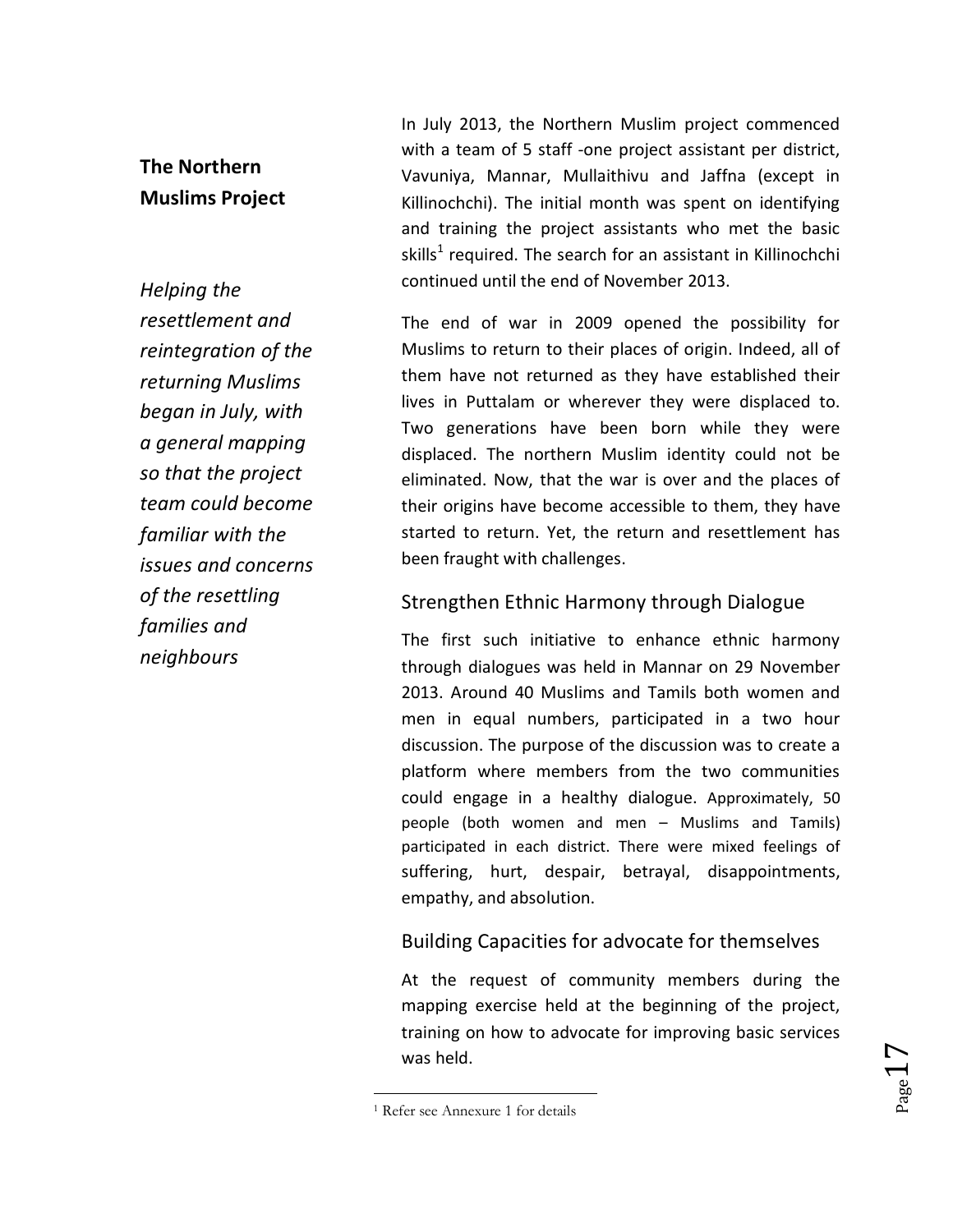# Publications

*LST Review and The State of Human Rights* LST has completed publishing 09 issues of the **LST Review** including 2 double issues. These are:

- 1. *February Sri Lanka at the Universal Periodic Review of the United Nations - Submissions and Reflections*  (containing documents and views on Sri Lanka's conformity with pledges made to the UN at the 2012 UPR session (Single Issue )
- 2. *March The Impeachment of Sri Lanka's Chief Justice a Legal Critique* (contributor, Dr J de A Guneratne, PC - looking at the constitutional provisions and practical context of the impeachment of Sri Lanka's 43rd Chief Justice) (Single Issue)
- 3. *April –May Reducing the rule of law to rule by politics,* LST Review, double issue 306/307, 2013 (contributors, Kishali Pinto Jayawardena, Gehan Gunatileke and Prameetha Abeywickreme (Double issue)
- 4. *June Disability Rights* Professor Fiona Campbell Adjunct Professor , Department of Disability Studies, Faculty of Medicine, University of Kelaniya, Ragama , Associate Professor Griffith Law School, Griffith University, Gold Coast, Australia. (Single Issue )
- 5. *July The writ of Amparo; proposing an alternative remedy to habeas corpus in SL*, Mary Ann Bayan, is a human rights lawyer from the Philippines who worked at LST under the Master in Human Rights and Democratisation, University of Sydney/ University of Colombo
- 6. *August 2013* Growth with inequality: the political economy of neoliberalism in SL Issue 310